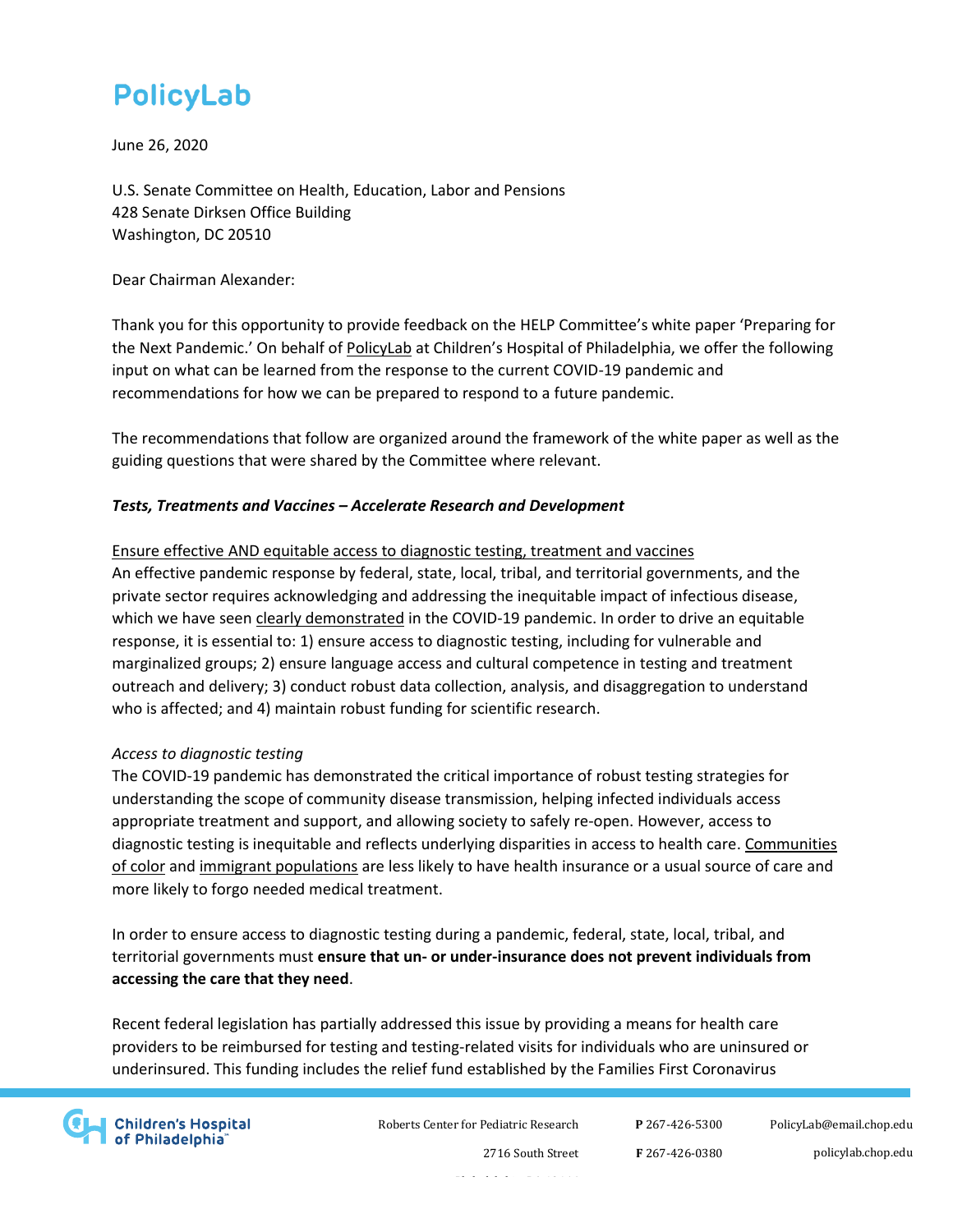Response Act (FFCRA) to reimburse providers for testing and testing-related services and the option to create a new Medicaid eligibility category for uninsured individuals for testing and testing-related services with a 100% federal match. The Provider Relief Fund established in FFCRA and further funded in the Coronavirus Aid, Relief, and Economic Security (CARES) Act also provides some funding for COVIDrelated treatment for individuals who are uninsured. These new sources of funding for uninsured and underinsured individuals are a welcome step. To ensure their effectiveness, they must remain in place for the duration of the COVID-19 crisis and such measures could serve as models to ensure testing access during future pandemics.

Expanding access to COVID-19 testing also requires **expanding the number and type of sites where individuals may be tested**. Strategies may include mobile and pop-up testing sites which have been used successfully i[n Philadelphia](https://www.nbcphiladelphia.com/news/local/black-doctors-consortium-gets-philly-grant-to-expand-testing/2425012/) to increase access for Black residents. In order to address the economic challenges and reduced access to care that many marginalized communities face, testing sites must also accept walk-up patients without requiring a prescription from a primary care provider. The federal government should support state, local, tribal and territorial governments as they adopt these and other testing strategies tailored to their geographic and demographic needs.

Furthermore, the federal government should **remove financial barriers to testing, treatment and vaccination for individuals who have health insurance**. Recent federal legislation also partially addressed these needs, including by eliminating cost sharing and prior authorization requirements, freezing eligibility standards for Medicaid, and expediting coverage of vaccines. These requirements should remain in place through the duration of the current crisis and could also serve as a model for rapid federal response to future pandemics. Ensuring equitable access to any future COVID-19 vaccination also requires addressing the barriers that drive [lower vaccination rates](https://www.npr.org/sections/health-shots/2019/05/20/724468630/the-other-reasons-kids-arent-getting-vaccinations-poverty-and-health-care-access) among lower-income communities. Partnering with community-based organizations [can help](https://pediatrics.aappublications.org/content/pediatrics/132/2/319.full.pdf) to address those disparities.

Although it is important to address access to care for individuals who are uninsured or underinsured, **it is also critical to work towards a system where all individuals have access to comprehensive and affordable health insurance**. As we are seeing play out in the current pandemic, a system in which health coverage is primarily tied to employment cracks during a time of surging unemployment. Without a robust system of health coverage in which people do not lose coverage with job loss and/or have affordable options if they do, the current disparities in health coverage access, quality and affordability will only continue and be exacerbated during times of crisis.

#### *Language access and cultural competence*

Patients with Limited English Proficiency (LEP) faced significan[t disparities](https://www.jointcommission.org/-/media/deprecated-unorganized/imported-assets/tjc/system-folders/joint-commission-online/quick_safety_issue_13_may_2015_embargoed_5_27_15pdf.pdf?db=web&hash=390D4DDA38EF28D1243CE53A9C274B1A) in health outcomes before the COVID-19 pandemic. The current crisis is expected to increase these disparities, as these communities face language barriers that make it [harder](https://www.healthaffairs.org/do/10.1377/hblog20200331.77927/full/) for them to receive accurate and up-to-date public health guidance and information, and receive COVID-19-related care (such as testing, contact tracing, and [treatment procedures\)](https://www.propublica.org/article/hospitals-have-left-many-covid19-patients-who-dont-speak-english-alone-confused-and-without-proper-care) in their preferred language.



Roberts Center for Pediatric Research

**P** 267-426-5300 **F** 267-426-0380 [PolicyLab@email.chop.edu](mailto:PolicyLab@email.chop.edu) policylab.chop.edu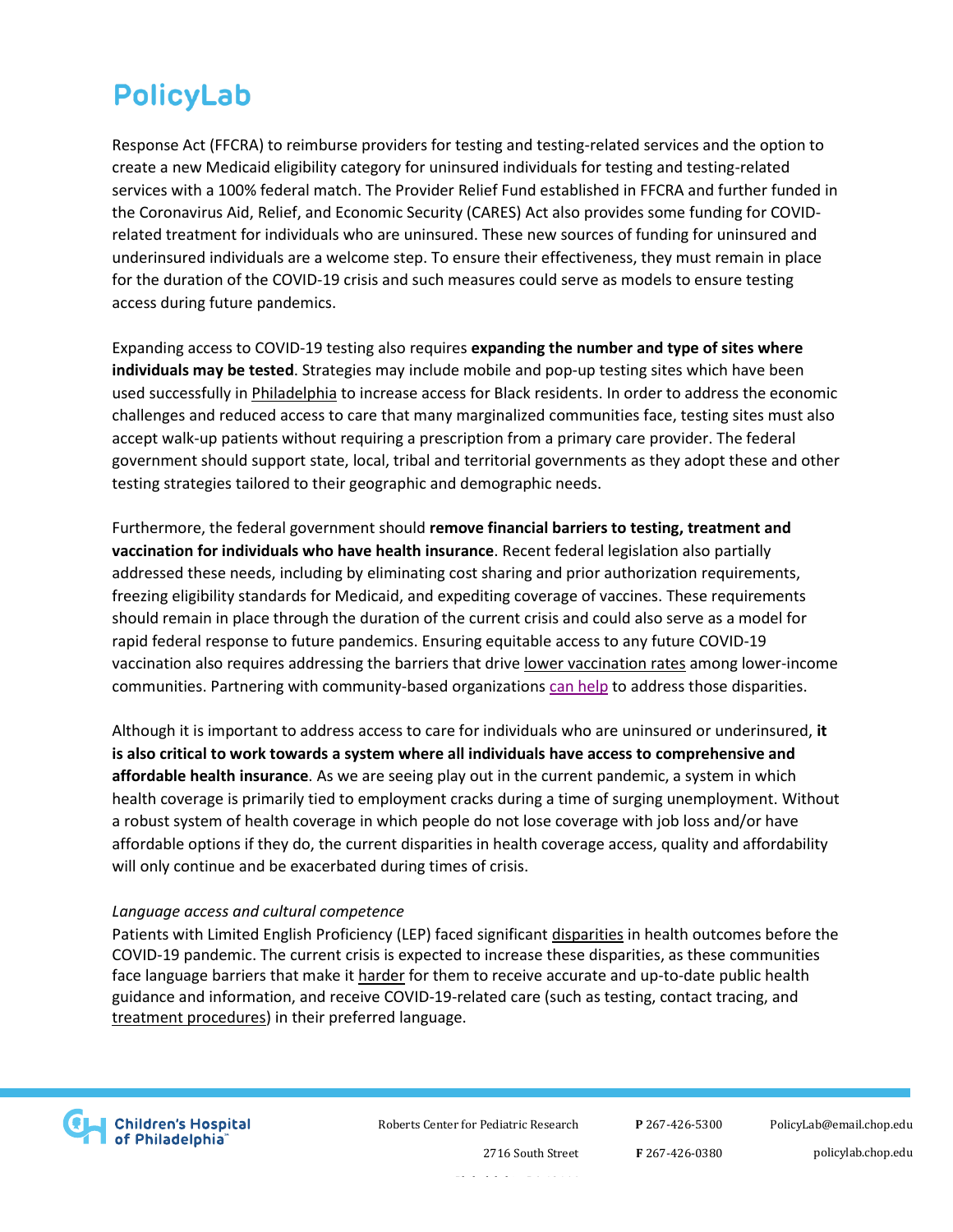**Utilizing trusted sources for communications is essential to ensuring that immigrant communities and other marginalized populations have access to testing and information on disease prevention**. All entities participating in the COVID-19 response should have appropriate policies, resources and training to ensure meaningful language access. The federal government can leverage existing [guides](https://www.cms.gov/About-CMS/Agency-Information/OMH/Downloads/CLAS-Toolkit-12-7-16.pdf) to implementing culturally and linguistically appropriate services when setting these standards.

Establishing robust testing strategies for immigrant populations also requires **ensuring that undocumented immigrants feel secure accessing the care that they need**. Organizations providing testing or conducting contact tracing should not cooperate with Immigration and Customs Enforcement (ICE) in any testing site or contract tracing operation. We welcome that COVID-19 testing and treatment are not subject to future consideration under the 'public charge' rule, but given [the confusion about this](https://www.urban.org/research/publication/one-five-adults-immigrant-families-children-reported-chilling-effects-public-benefit-receipt-2019)  [rule,](https://www.urban.org/research/publication/one-five-adults-immigrant-families-children-reported-chilling-effects-public-benefit-receipt-2019) this is likely not well understood and causing individuals not to seek needed care.

#### *Robust data collection, analysis, and disaggregation*

Responding to a pandemic requires **understanding how it is affecting different demographic groups in order to better target a response**. We welcome the data collection requirements that the Department of Health and Human Services (HHS) ha[s established](https://www.hhs.gov/about/news/2020/06/04/hhs-announces-new-laboratory-data-reporting-guidance-for-covid-19-testing.html) for COVID-19 test reporting as authorized by the CARES Act, and recommend that these requirements be expanded and applied to all reporting of COVIDrelated cases, hospitalizations, and deaths.

Furthermore, broad ethnic categorizations may obscure disparities within ethnic groups. For instance, the commonly used classification of "Asian American and Pacific Islander" is overly broad and data collected under this label may not reflect disparities among vulnerable subgroups. We recommend that fields related to ethnicity include detail sufficient to distinguish among major ethnic subgroups.

In addition, reporting should include sexual orientation, gender identity and language preference. [Pennsylvania](https://www.governor.pa.gov/newsroom/gov-wolf-announces-inclusion-of-gender-identity-sexual-orientation-or-expression-in-covid-19-data-collection/) has already announced that it will require collection of sexual orientation and gender identity for COVID-related data reporting, and [Massachusetts](https://malegislature.gov/Bills/191/H4672/BillHistory?pageNumber=2) will require reporting on whether individuals hospitalized for COVID-19 speak English as a second language. These are commendable steps toward more robust data collection and could serve as a model for federal requirements. Better data on the burden of disease for demographic groups will help federal, state and local governments respond to outbreaks more nimbly and reduce disparities in infections and severe outcomes for infectious diseases.

#### *Maintain robust funding for scientific research*

In order to support learning from the COVID-19 pandemic as a way to improve our response to future pandemics, the federal government must **maintain its commitment to scientific research, including related to public health**. Research funding supports critical work to not only understand, trea,t and cure emerging infectious diseases, but also to test public health best practices and understand health disparities.



Roberts Center for Pediatric Research

**P** 267-426-5300 **F** 267-426-0380

[PolicyLab@email.chop.edu](mailto:PolicyLab@email.chop.edu) policylab.chop.edu

Philadelphia, PA 19146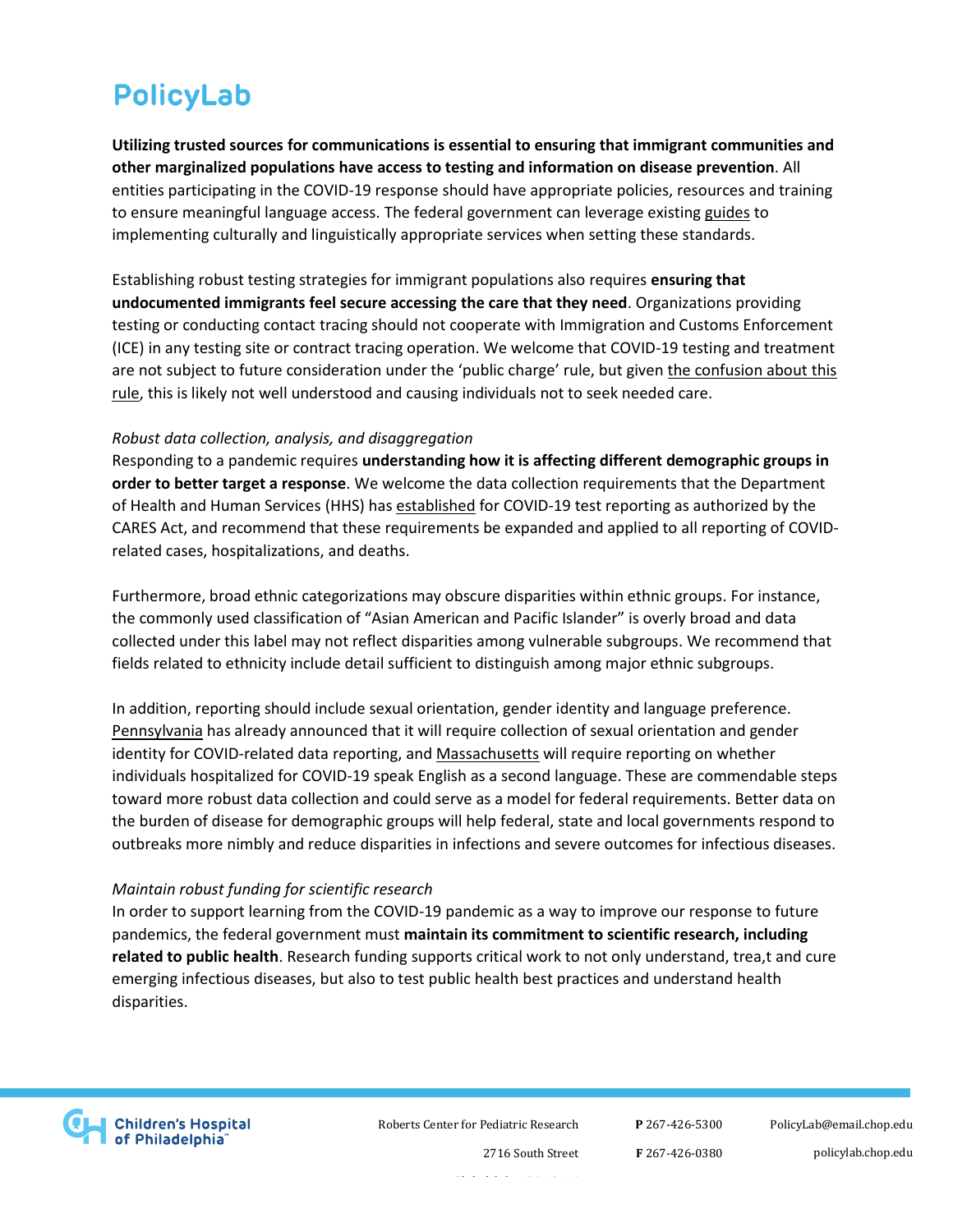### *Disease Surveillance – Expand Ability to Detect, Identify, Model and Track Emerging Infectious Diseases*

An effective response to emerging infectious diseases requires universal, low-barrier access to diagnostic testing, as discussed above, supported by ongoing disease surveillance, and support for individuals who need to quarantine or isolate as a result of exposure, including through access to paid sick leave. Local-level data modeling will also improve the ability to detect and respond to outbreaks.

Expand and improve public health surveillance of emerging infectious diseases In order to make most efficient use of public health resources, public health agencies should **adopt a hybrid surveillance approach that incorporates passive and participatory surveillance and targeted testing and contact tracing activities**. As PolicyLab experts discussed in a recent [blog post,](https://theincidentaleconomist.com/wordpress/a-precision-public-health-approach-to-preventing-the-next-covid-19-surge-its-time-to-talk-about-surveillance/) this approach would:

- Leverage syndromic and participatory surveillance as the primary strategy for monitoring disease activity in the general population. Syndromic surveillance data sources can be [expanded](https://policylab.chop.edu/policy_review_COVID_mitigation_following_community_reopening) to include measures like telephone triage data and all-cause mortality to increase sensitivity. Participatory surveillance engages the public in reporting symptoms through internet-based plaforms or community health workers; [platforms](https://www.covidnearyou.org/#!/) have already been established for COVID-19 self-reporting.
- Coordinate with non-governmental organizations conducting large-scale surveillance (e.g., employers, schools) to provide anonymized data feeds to state and local public health agencies, further expanding sources that could detect an increase in disease activity.
- Prioritize more intensive testing and contact tracing for frontline workers, individuals in congregate settings and medically high-risk individuals.
- Enable targeted, timely community-level quarantine.

Furthermore, public health agencies should **provide additional support to individuals in underresourced and marginalized communities** to ensure that rising caseloads are quickly identified and individuals are supported in quarantine and isolation. For example, lack of trust in government and concern over immigration issues may deter immigrant groups from engaging in participatory surveillance. For these groups and other hard-to-reach populations, community-based direct outreach by trusted partners lik[e community health workers](https://www.nashp.org/states-engage-community-health-workers-to-combat-covid-19-and-health-inequities/) may be more effective. Community partners can also address the inequitable burden of quarantine for lower-income individuals by [ensuring access](http://www.ihi.org/communities/blogs/why-states-may-fall-short-on-contact-tracing) to economic and social supports, including food, safe space to shelter, and income supports.

Effective disease containment strategies like quarantine and isolation also require access to paid sick leave. Employees are more likely to report to work sick when they do not have access to paid sick days, [increasing](https://ajph.aphapublications.org/doi/abs/10.2105/AJPH.2013.301269) the likelihood of disease transmission in the workplace. Recent federal legislation temporarily expanded access to paid sick leave, a commendable step but one which [leaves out](https://www.clasp.org/publications/fact-sheet/paid-sick-days-and-paid-leave-provisions-ffcra-and-cares-act) many low-wage workers.



Roberts Center for Pediatric Research

**P** 267-426-5300 **F** 267-426-0380 [PolicyLab@email.chop.edu](mailto:PolicyLab@email.chop.edu) policylab.chop.edu

Philadelphia, PA 19146